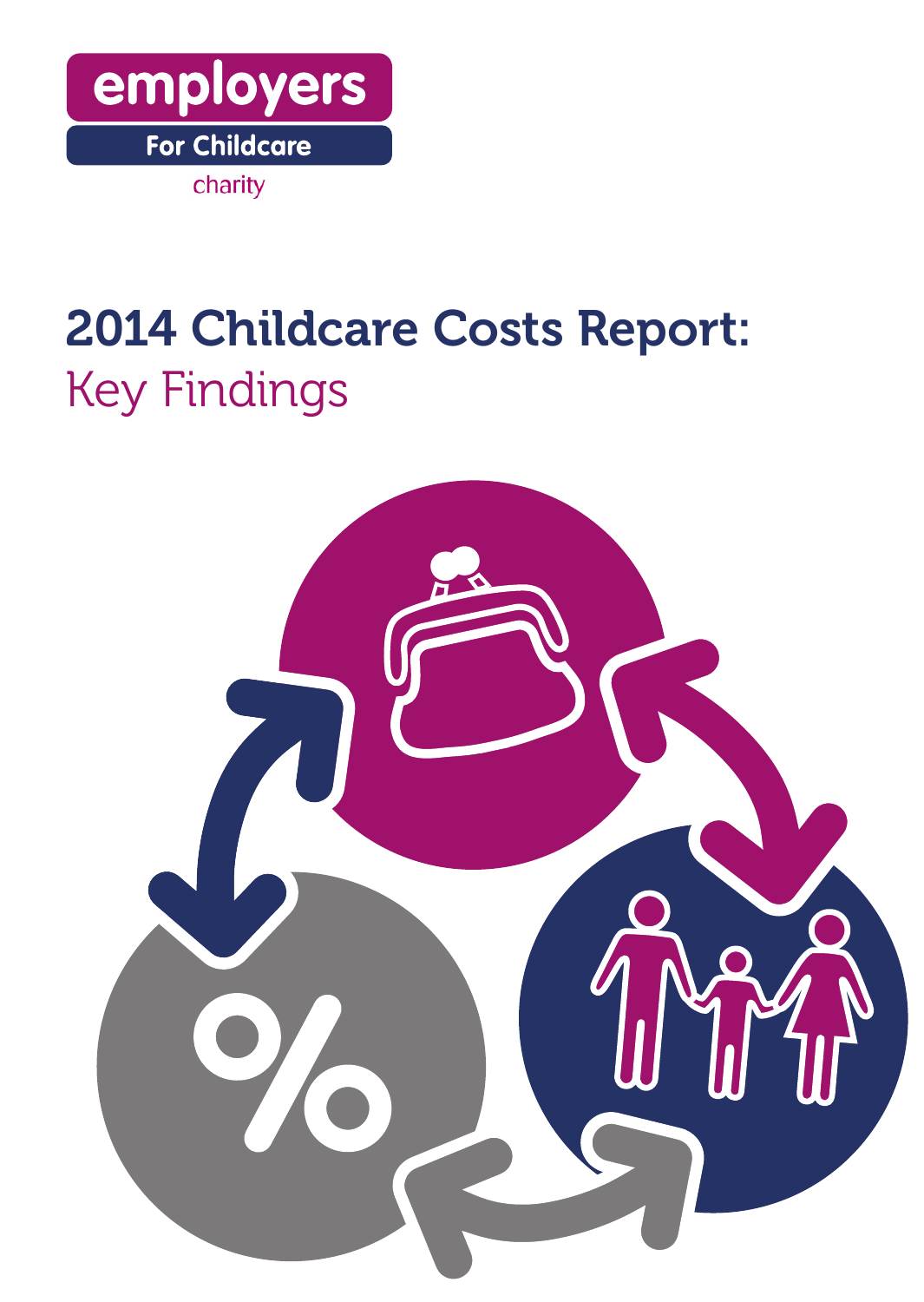Employers For Childcare Charitable Group was established in 2002 with the aim of supporting parents to get in to work, and to stay in work.

Our charitable services include the Family Benefits Advice Service which provides free, impartial and confidential advice and information on:

- Tax Credits
- Childcare Vouchers
- Social Security Benefits
- Free School Meals
- School Uniform Allowances
- Maternity/Paternity Leave and Pay
- Flexible Working Options
- Finding Childcare in your area.

Contact us now for your free benefit entitlement check on **0800 028 6538** or **028 9267 8200** or email **info@employersforchildcare.org**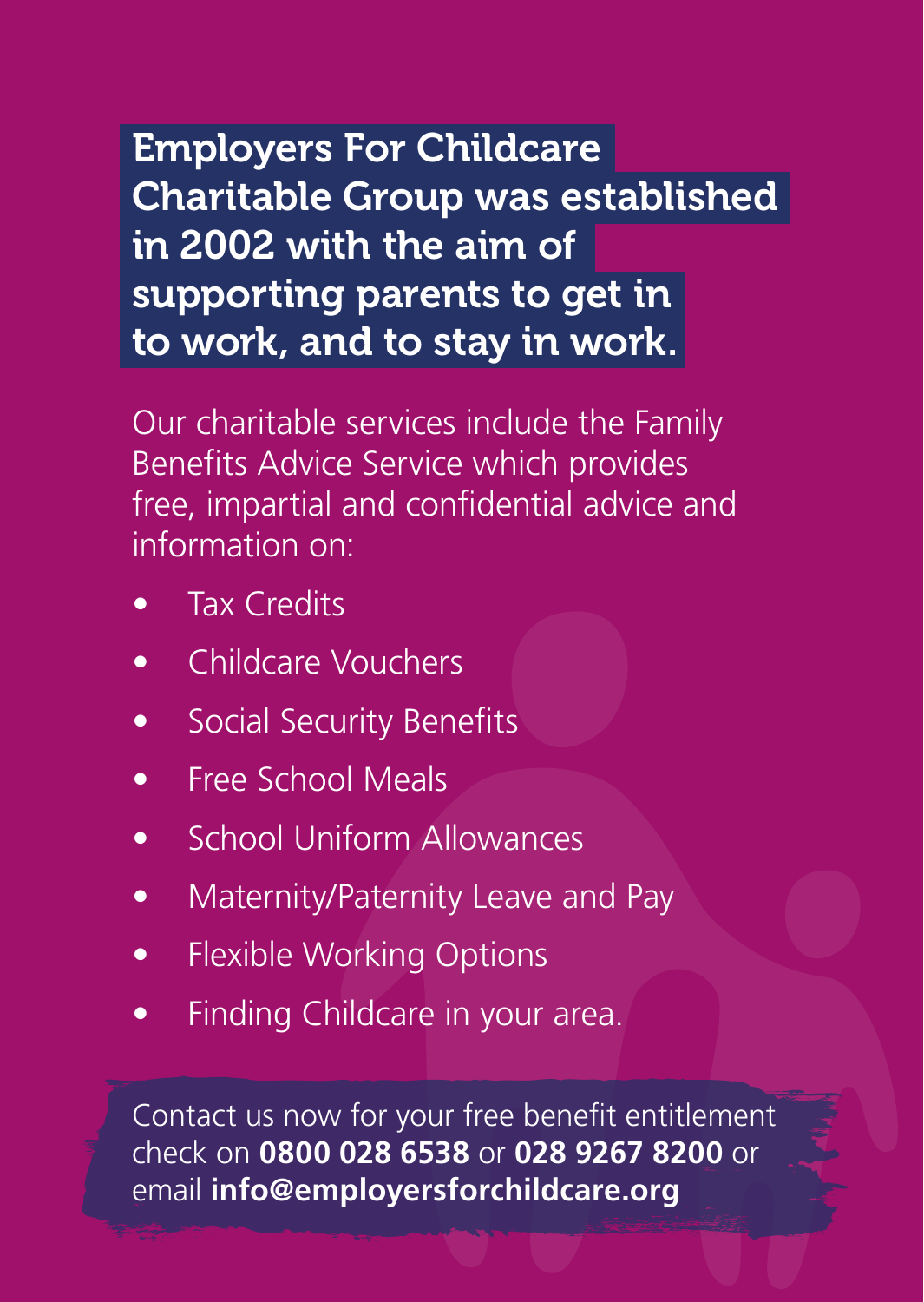#### **Introduction**

This short guide summarises the key findings of the 2014 Childcare Costs Report. It is based on data collected from over 980 childcare providers and 4,200 parents across Northern Ireland.

#### **For the full report please visit www.employersforchildcare.org**

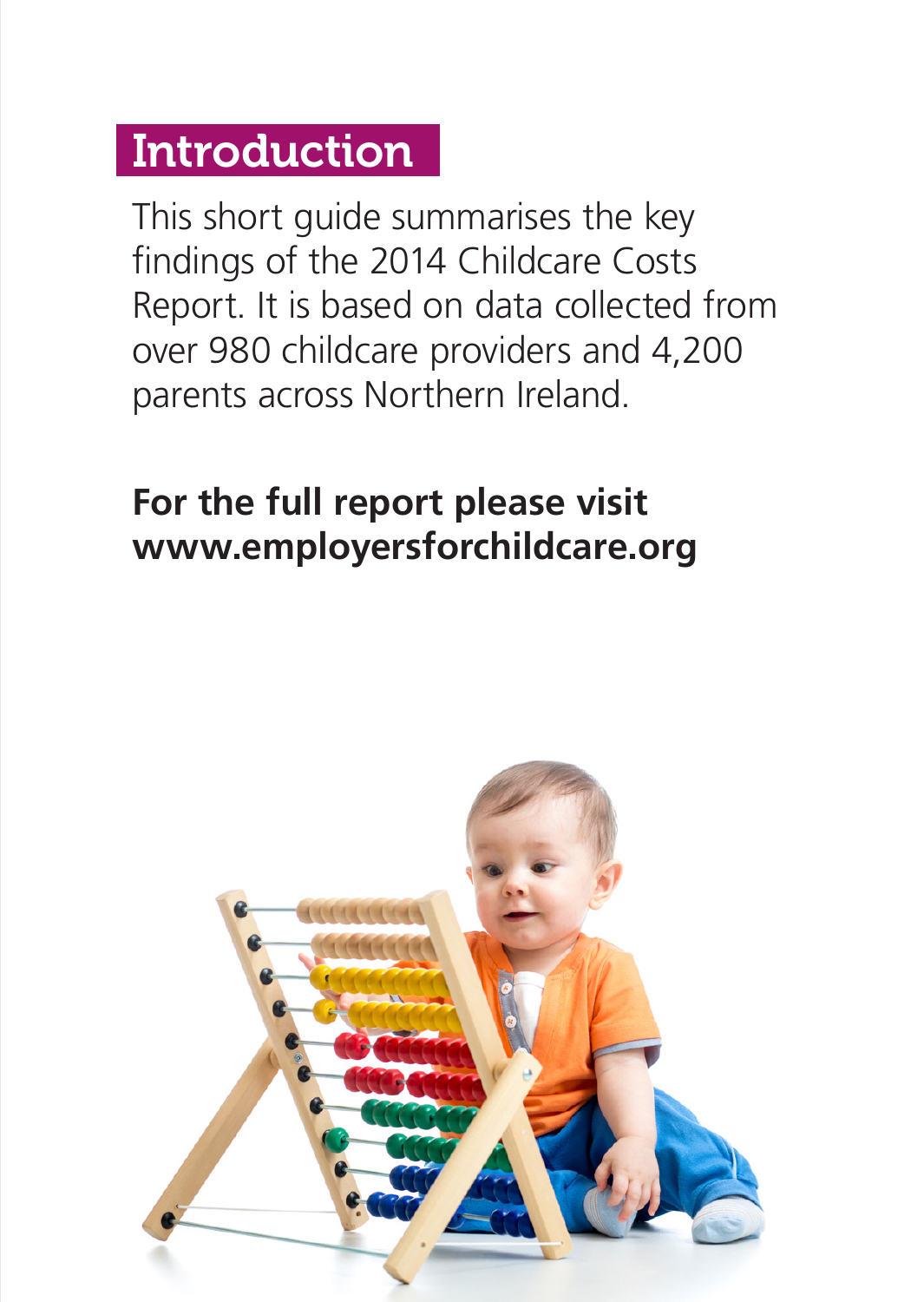# How much does childcare cost?



This has increased by **2.5%** since 2013 – higher than the rate of inflation

#### Average costs:

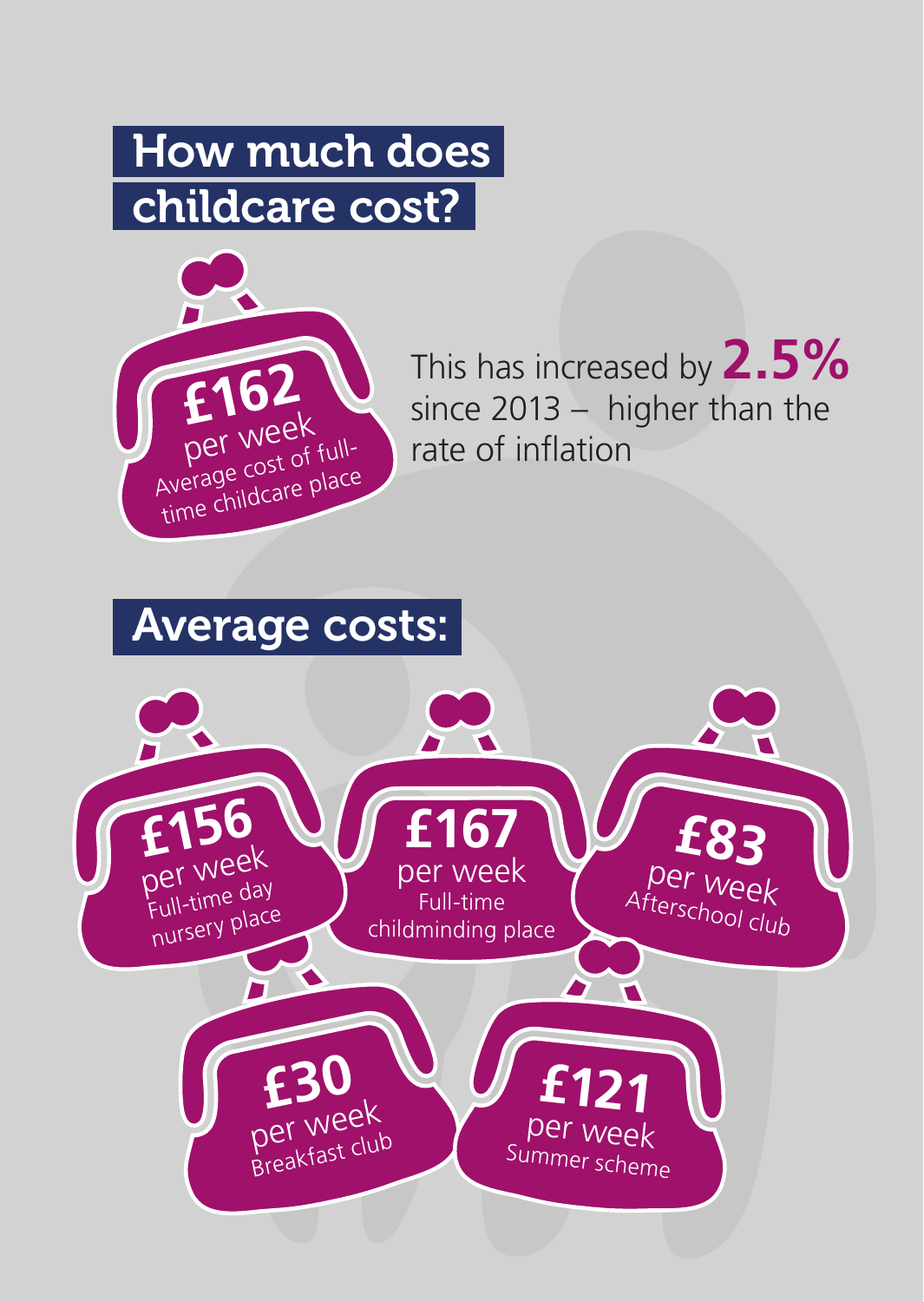### How do childcare prices vary across Northern Ireland?

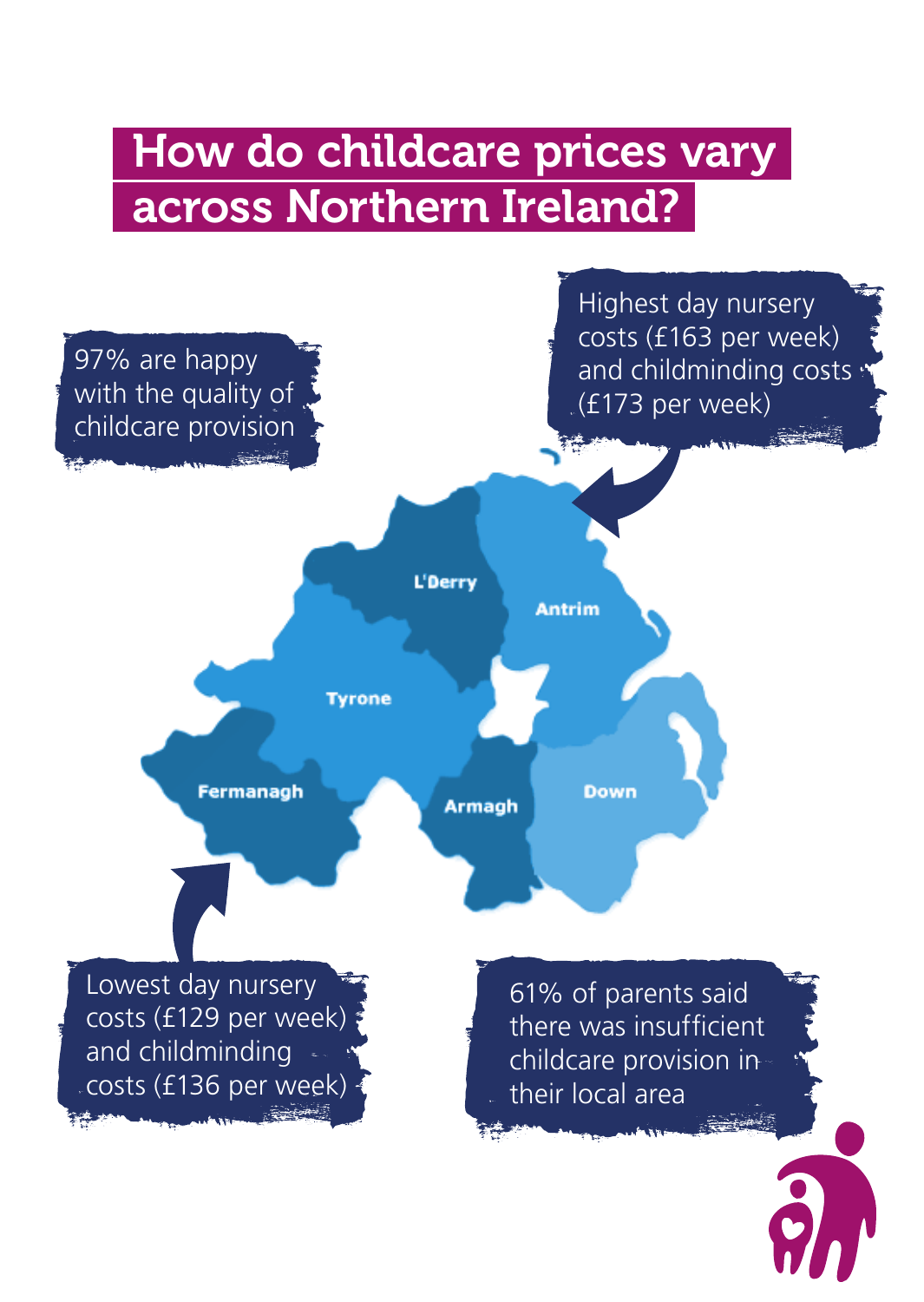#### Usage of formal childcare

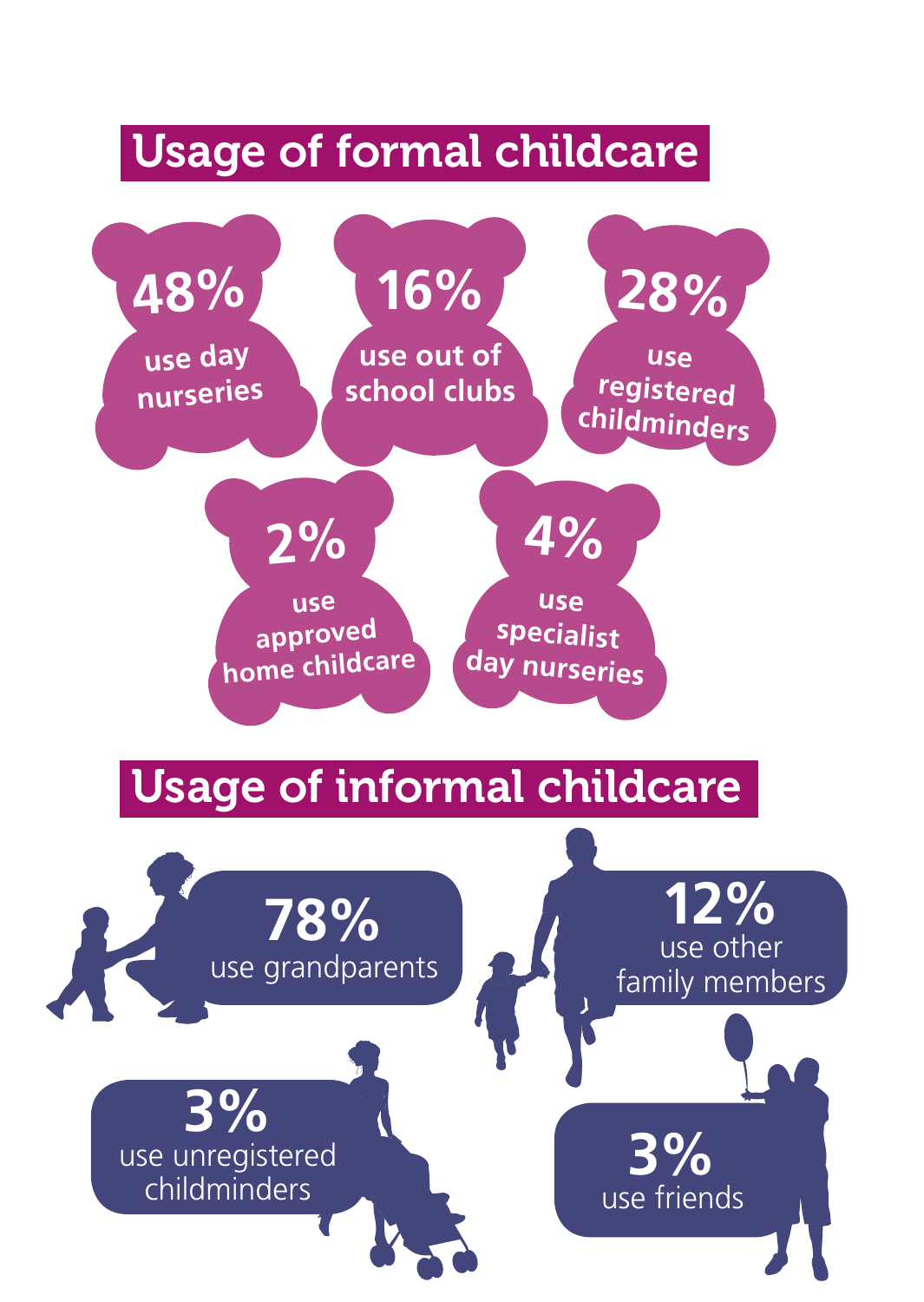# Mixing formal and informal childcare

Families relying on **formal** childcare are more likely to allocate a **larger proportion** of their pay to childcare.

Using a mix of formal and informal childcare reduces the impact on family budgets.

#### **Families paid:**

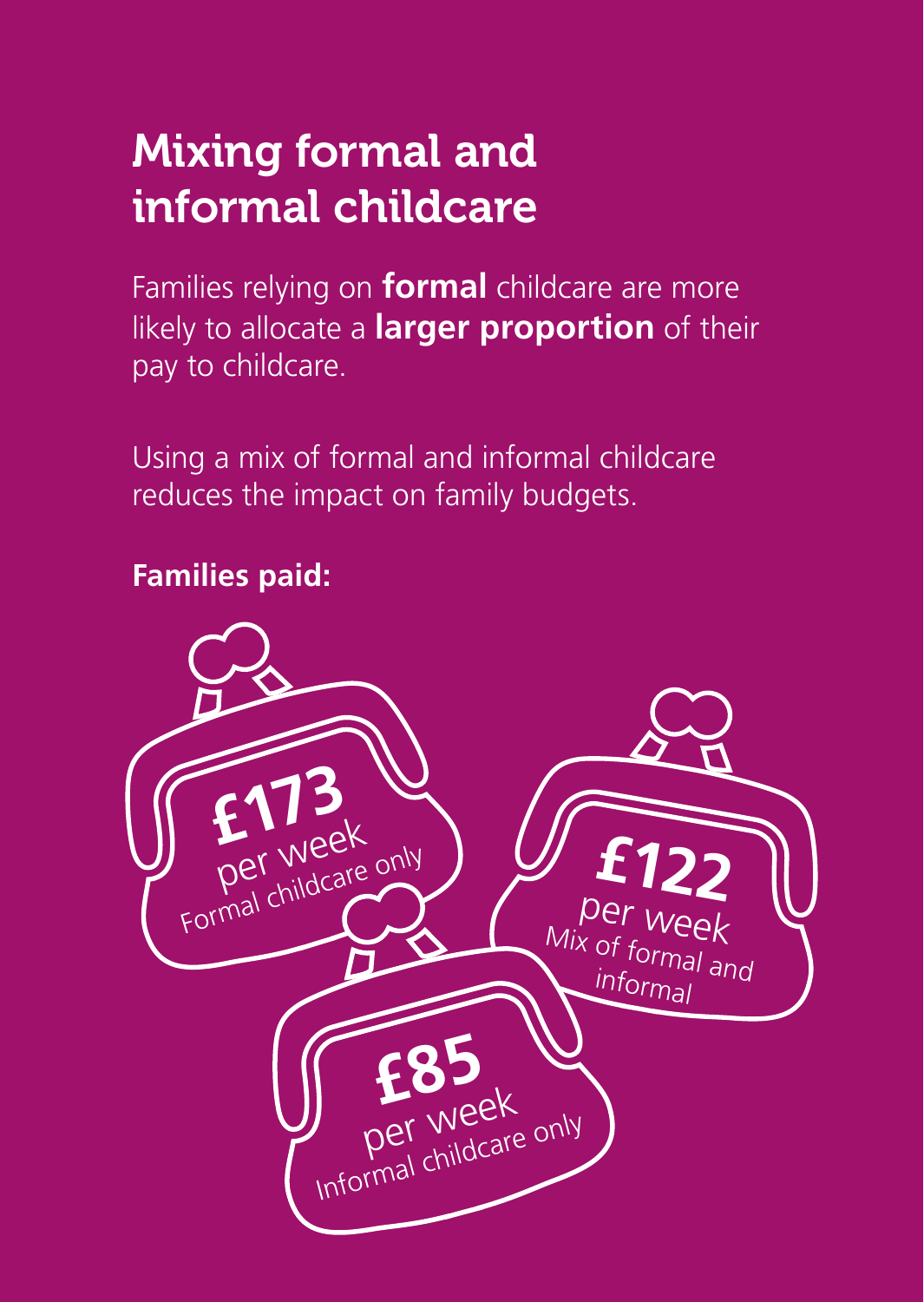### Childcare costs as a proportion of family incomes

### On average **44%** of earnings are allocated to childcare.



**After housing costs, the childcare bill is the largest outgoing for families.**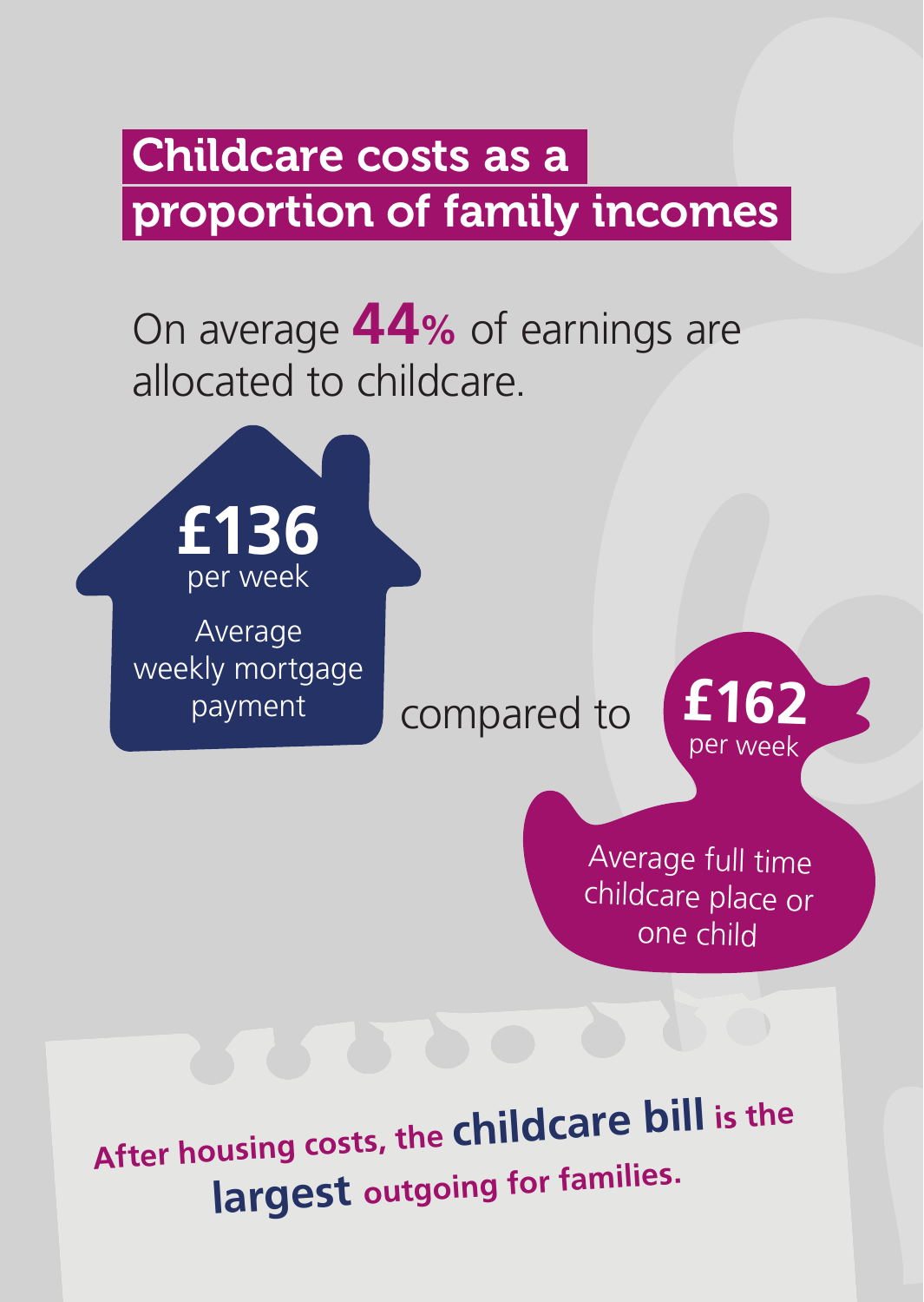#### Impact of childcare costs on family finances

58% of parents struggle with childcare costs throughout the year or at some point during it

# $48\%$  of respondents said

childcare costs placed them under increased financial pressure

 $\bullet$  of parents were unsure at whether they were claiming all of the family benefits and entitlements that are available

espondents regularly used credit cards, loans from family or friends or payday loans to pay their childcare bills

**27% of respondents told us their childcare bill exceeded their rent or mortgage payments**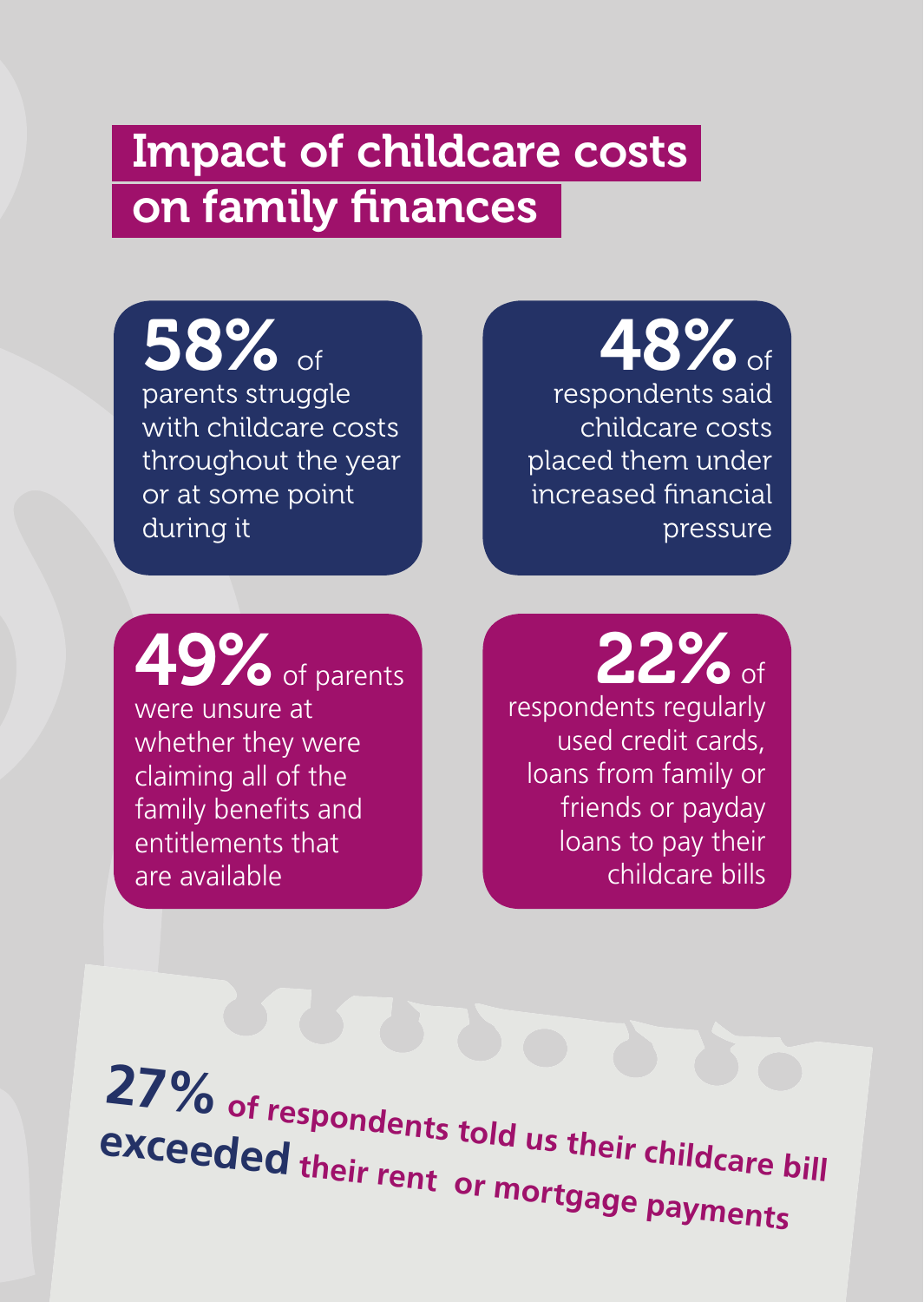### Impact of childcare costs on employment

51% of parents reduced their working hours or left work altogether due to the high cost of childcare .

<u>LLLLLLLLL</u>



of parents changed their working patterns due to childcare costs

Examples of changing working patterns:

> **working weekends and evening**

**parents using their annual leave entitlements**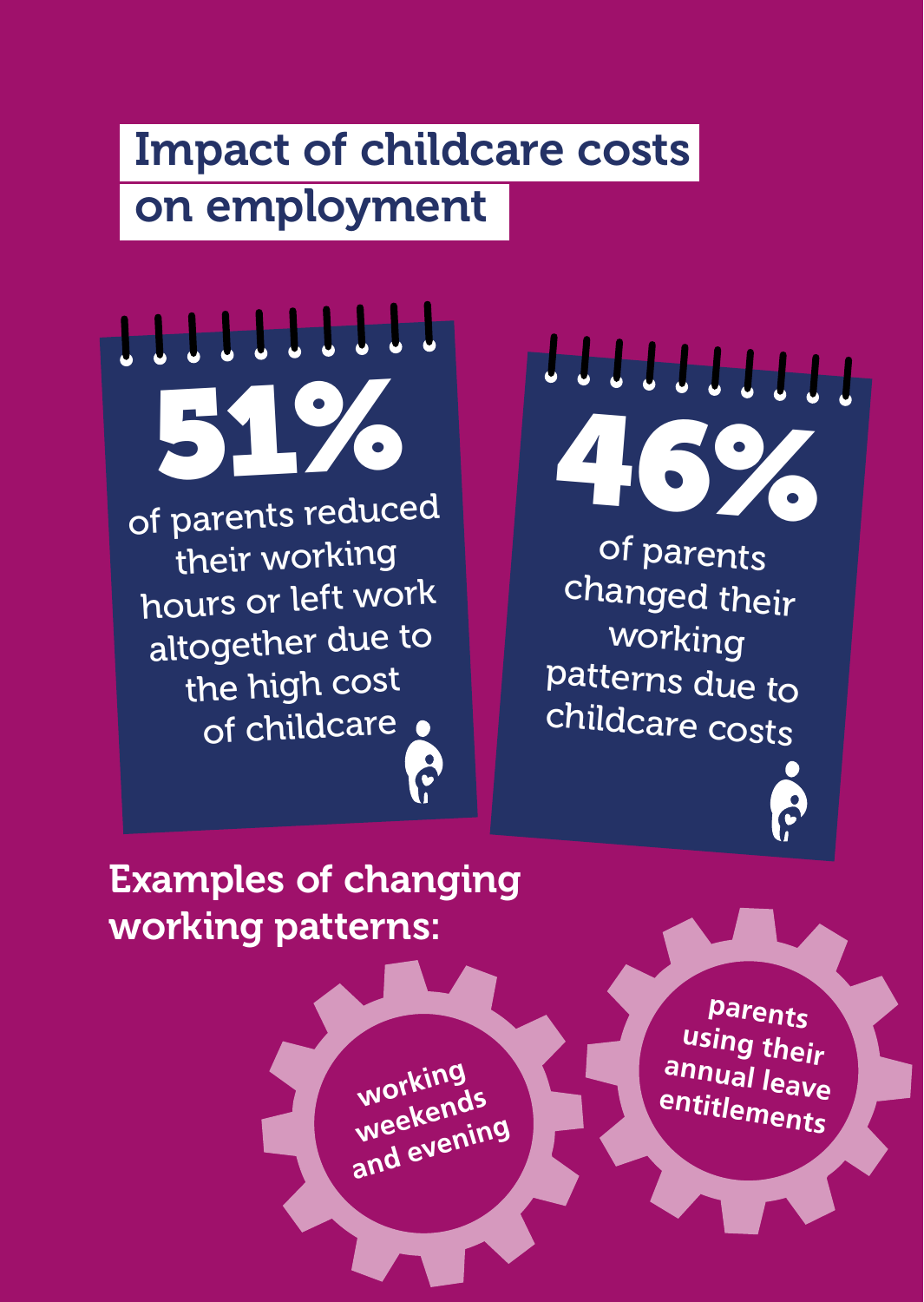# Changing employment patterns impacts negatively on:

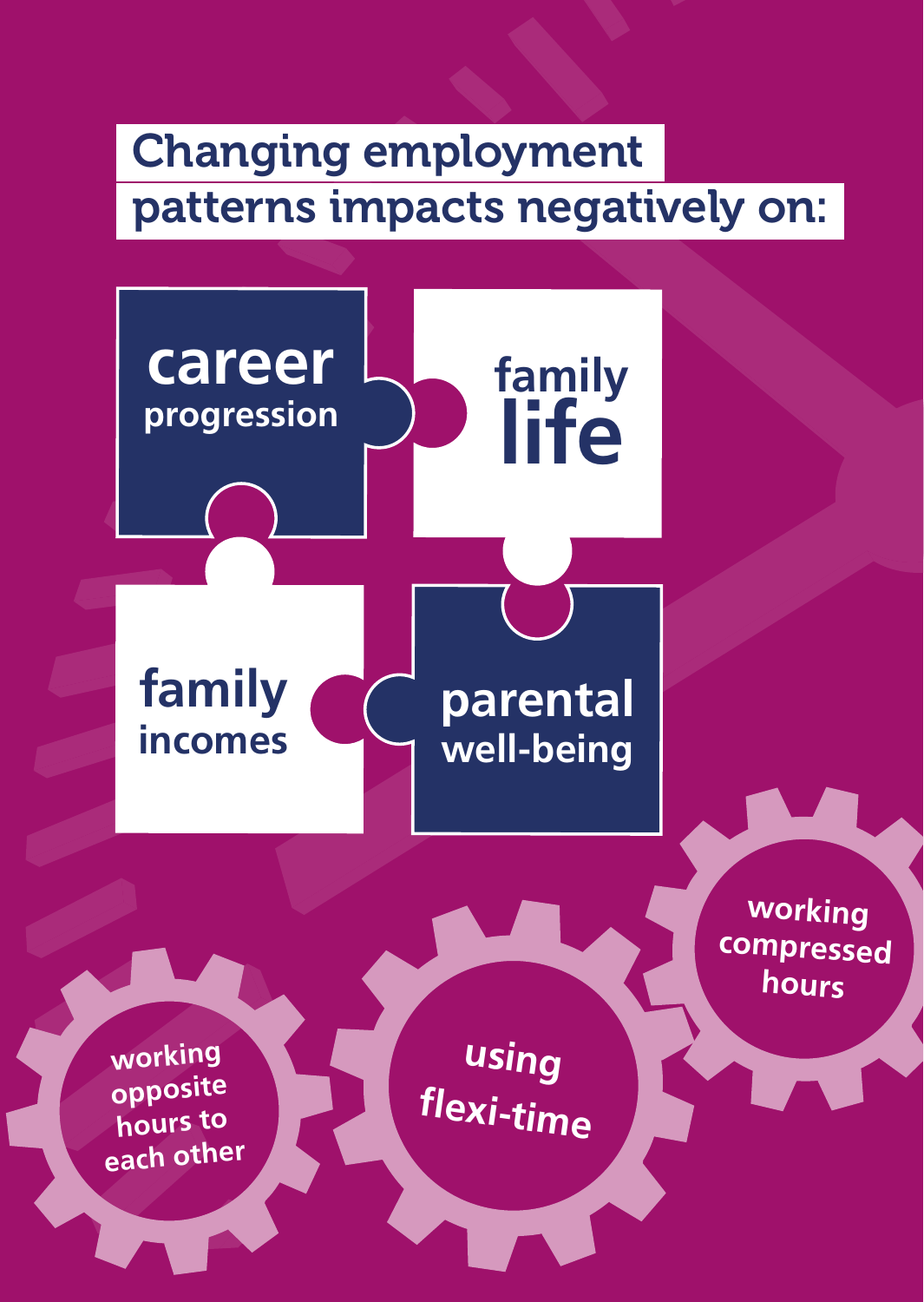# What do parents think could be done to make childcare more affordable?

## capping childcare costs

# subsidising childcare

introducing tax breaks

extension of the Childcare Voucher Scheme

introduction of a standardised, flat-rate, costs across providers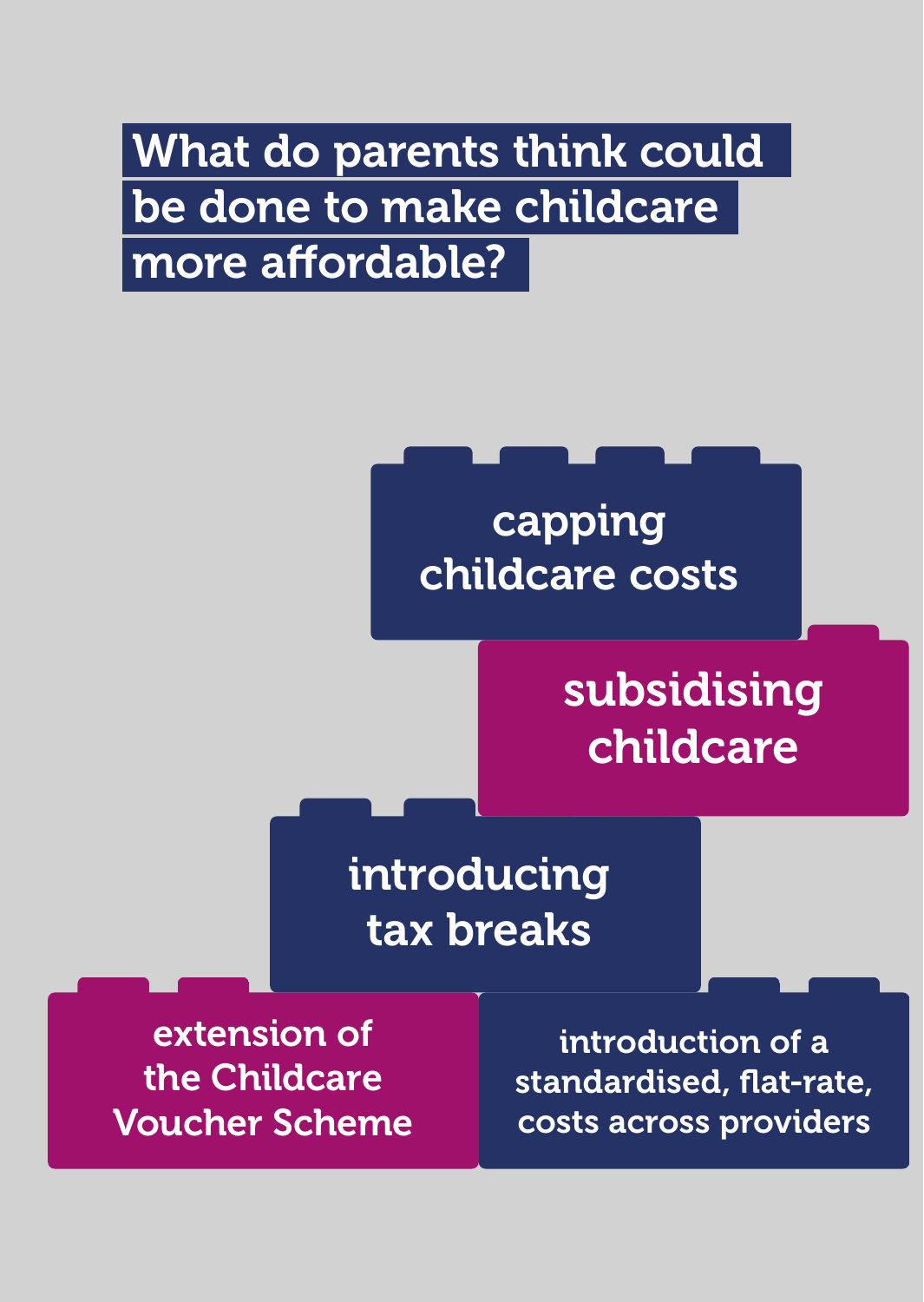

Childcare loan supplied by government

government should help to subsidise workplace nurseries

government should impose stricter regulations on employers with regards to flexible working and the availability of part-time jobs

grandparents should be eligible for some form of financial assistance

childcare should be universally available and not means-tested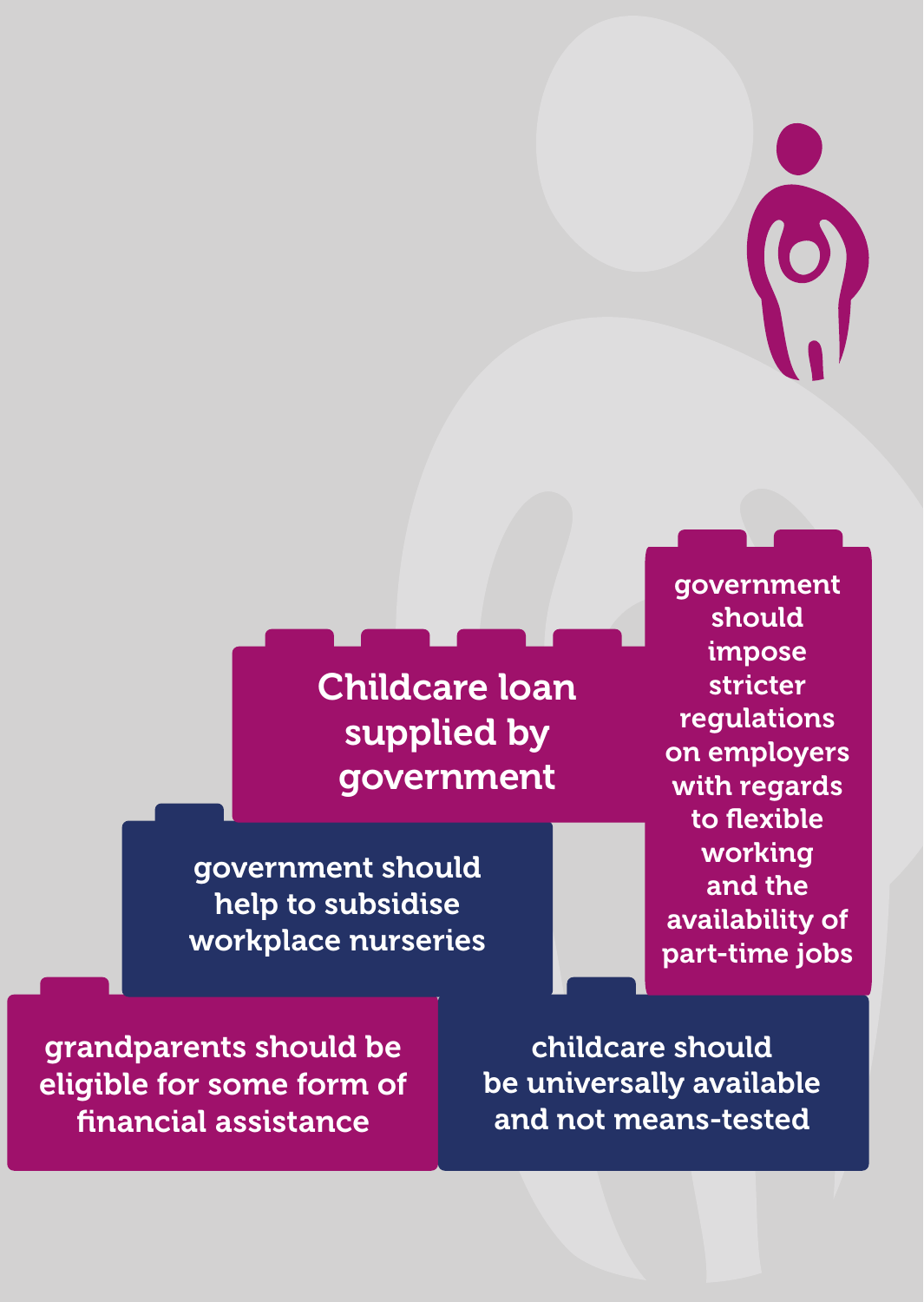# Overall impact of childcare costs





 childcare costs place a significant financial strain on families



 many families are making significant financial sacrifices to manage their costs

- Risk of in-work poverty
- Career progression
- Child development





 78% of all informal childcare usage was provided through grandparents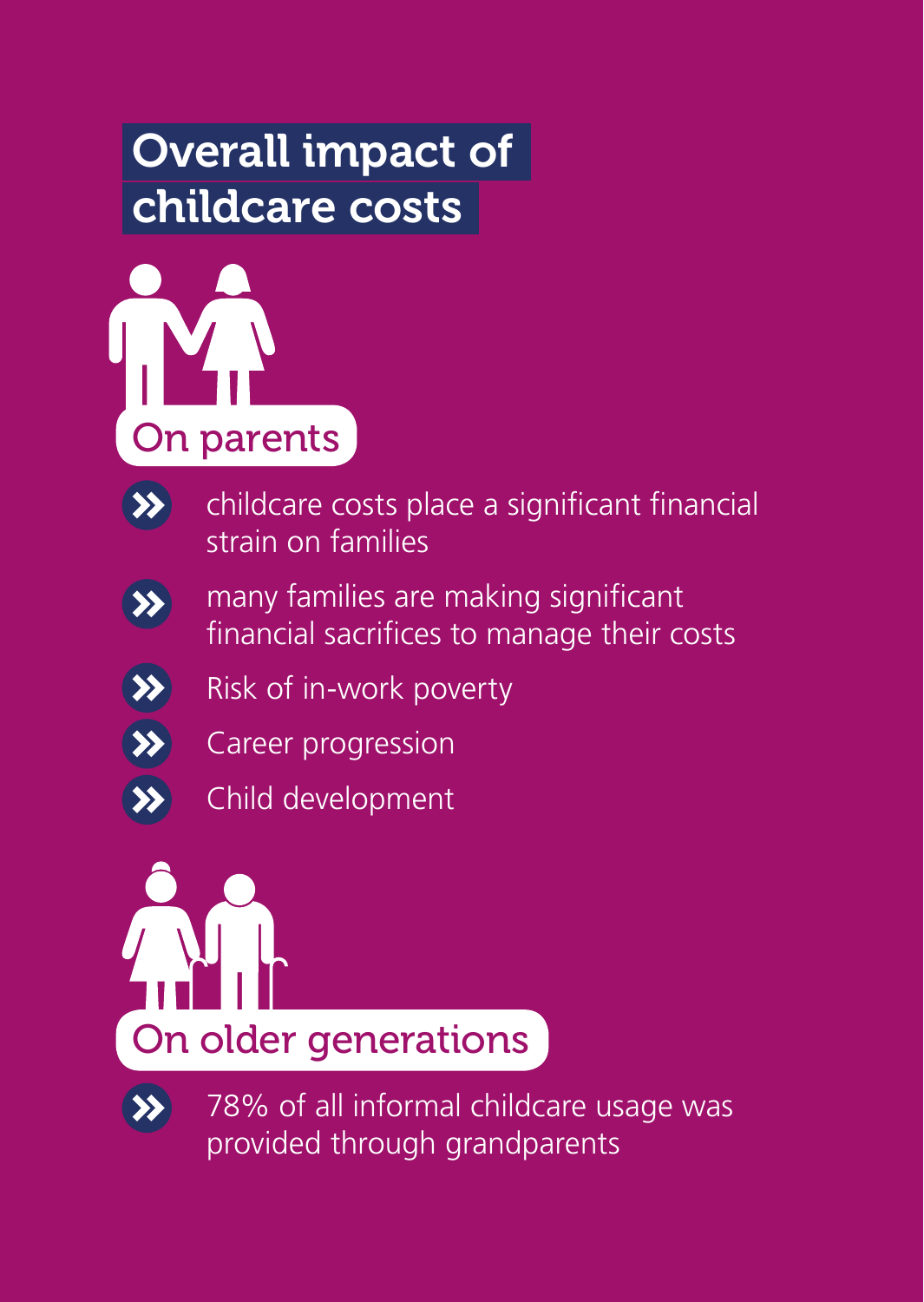

 may not be sustainable in the long term due to the extension of the retirement age and the impact of people having children later in life compared to previous generations



 increases costs through the need for additional recruitment and/or training



economic inactivity increases

#### On local labour market and economy

 Over half of the parents in the survey commented that they had changed their working hours because of the cost of childcare. This impacts on local employers because productivity reduces



 risk losing staff if childcare becomes financially unviable